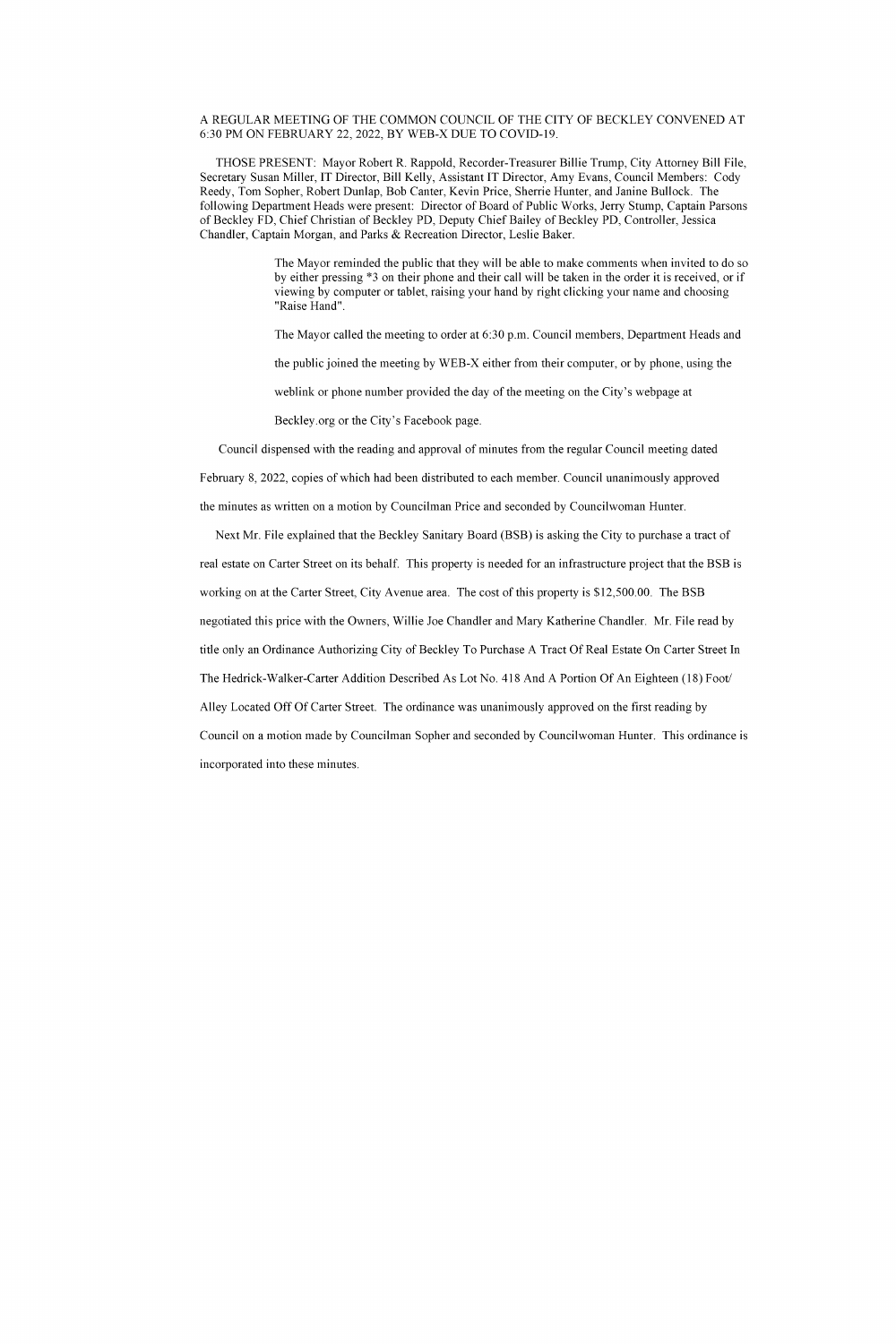Next Mr. File explained that the Beckley Sanitary Board (BSB) is asking the City to purchase another tract of real estate for the same infrastructure project. This property is owned by the Catholic Church. The BSB has negotiated a price of \$8,000.00 which consideration will be paid by the BSB. Mr. File read by title only an Ordinance Authorizing City Of Beckley To Purchase A Tract of Real Estate In The Vicinity Of Carter Street And City Avenue In The Hedrick-Walker-Carter Addition As Shown On Tax Map 32, As Parcels 28, 29, 30, 31, 139, 140, City Of Beckley District. The ordinance was unanimously approved on the first reading by Council on a motion made by Councilman Sopher and seconded by Councilwoman Hunter. This ordinance is hereby incorporated into these minutes.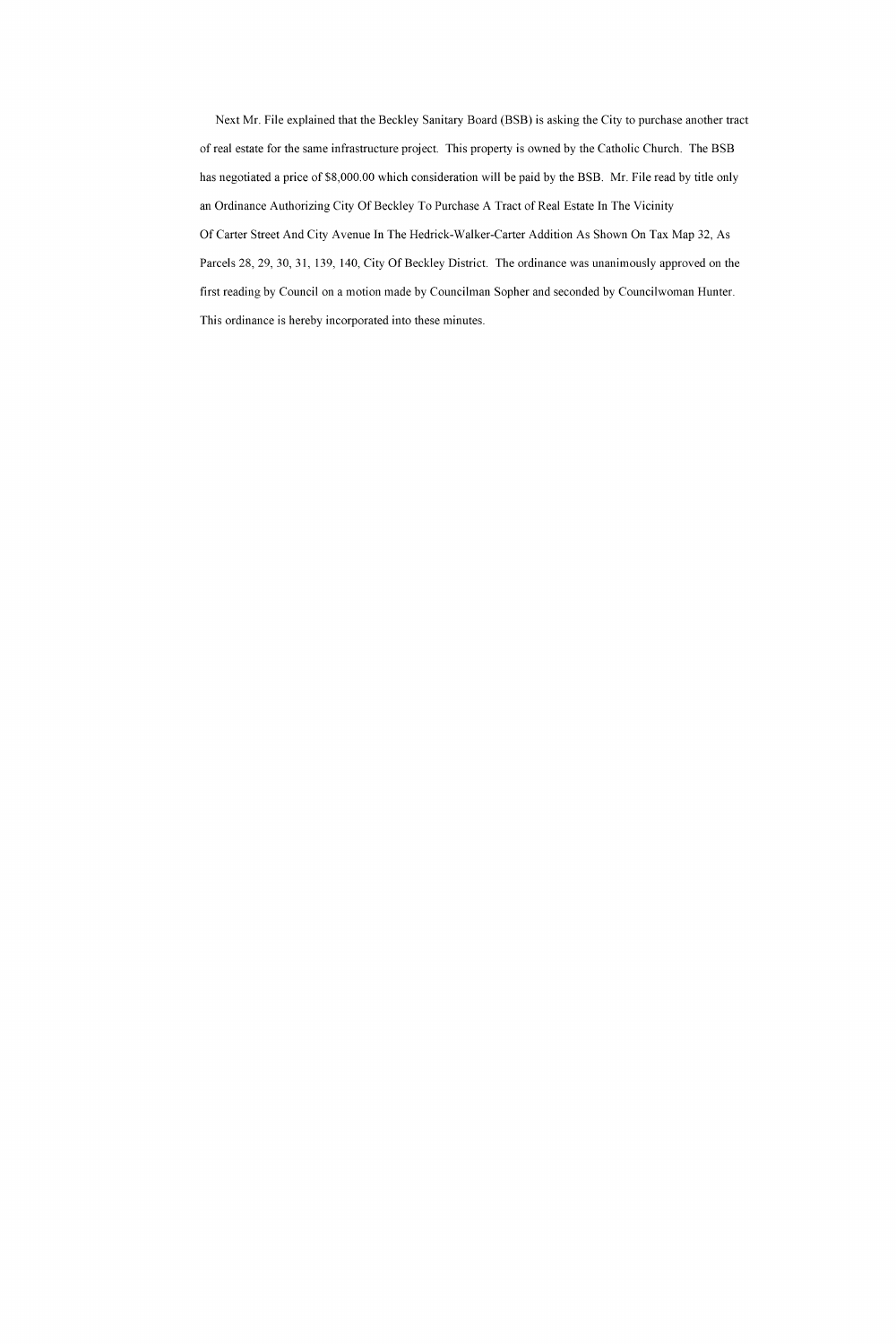Next was the second reading by title only by Mr. File an Ordinance Amending City of Beckley Code Chapter 2, Sec. 2-509 And Sec. 2-510 Increasing From \$15K to \$25K The Requirement Of Formal Bid Procedures For The Purchase of Goods. Mr. File opened the public hearing for public comments. There were no public comments. Mr. File closed the public hearing. The ordinance was unanimously approved by Council on a motion made by Councilman Dunlap and seconded by Councilwoman Bullock. The ordinance is hereby incorporated into these minutes.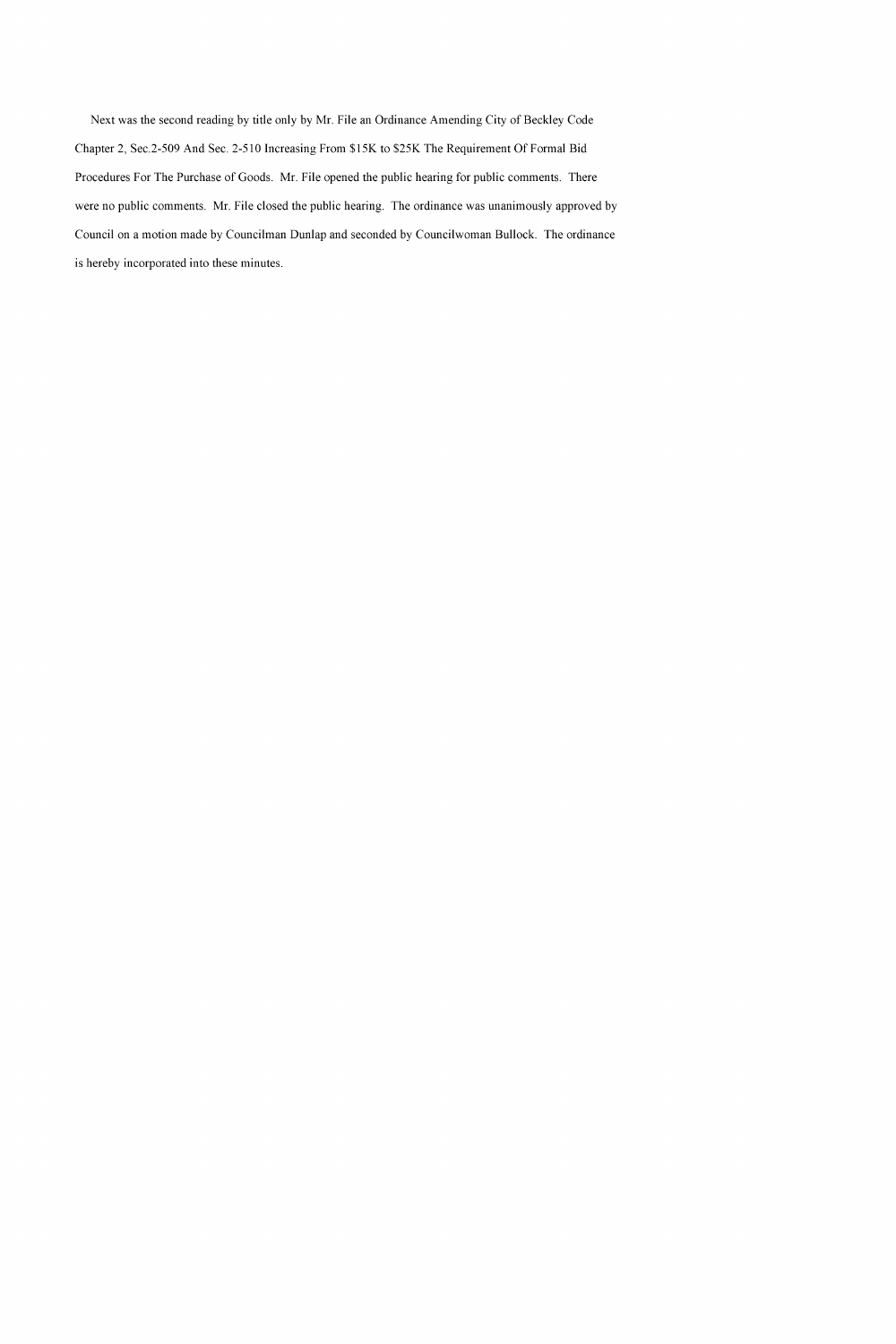Next was the second reading by title only by Mr. File an Ordinance Amending City of Beckley Code Chapter 13, Article XIII. Hotel Tax To Incorporate The Marketplace Facilitator Into The Chapter. Mr. File opened the public hearing. There were no public comments. Mr. File closed the public hearing. The ordinance was unanimously approved by Council on a motion made by Councilman Price and seconded by Councilwoman Bullock. This ordinance is incorporated into these minutes.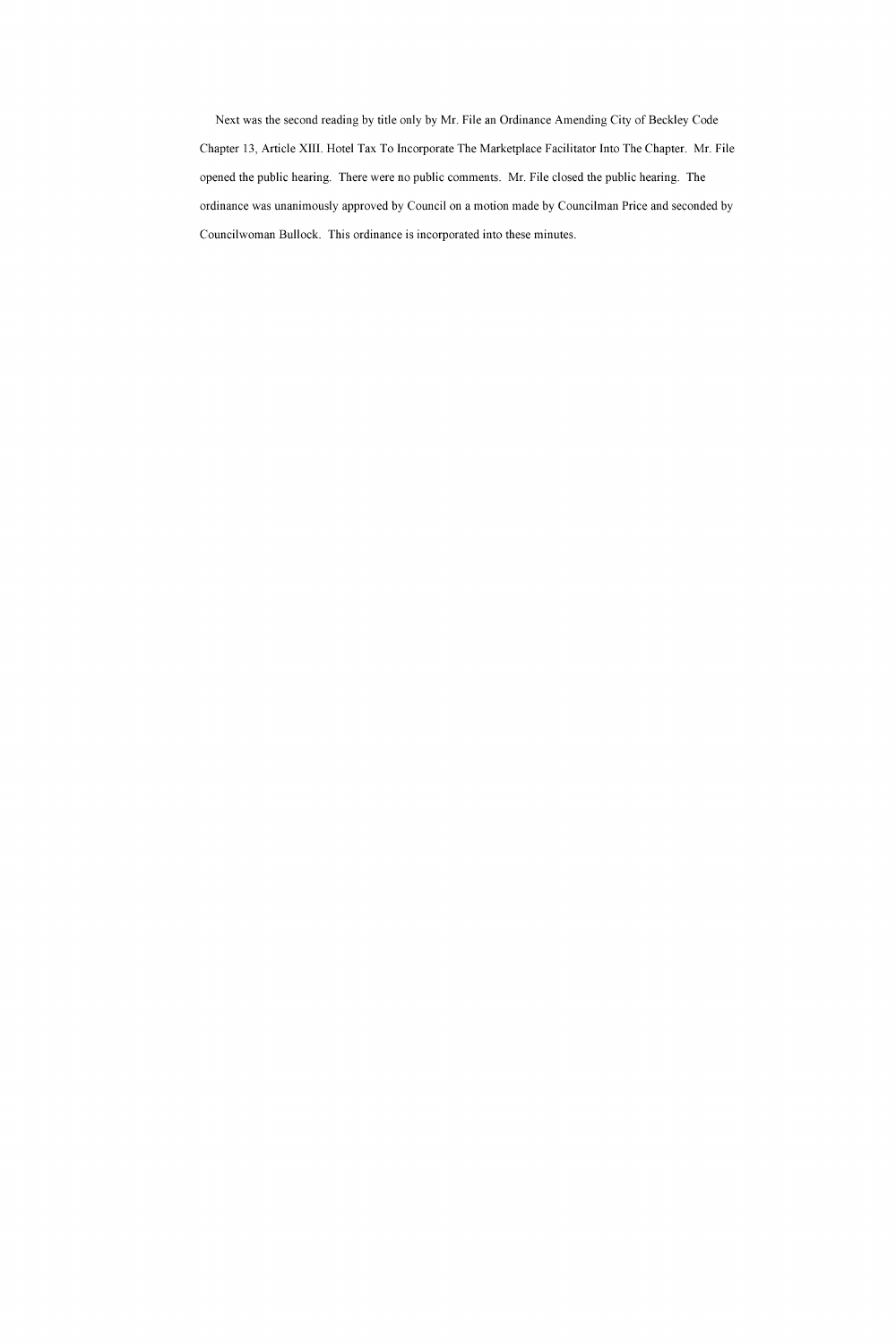Next the Mayor suggested that the City table the Ordinance Authorizing the City Of Beckley To Accept As A Gift From Harper Rentals, Inc. Real Property Identified As Lot 25, Main Street (Commonly Known As The WJLS Building). First reading of the ordinance was on February 8, 2022. The Mayor suggested that the ordinance be tabled until the next meeting on March 8, 2022, at which time the bids for a new roof should be available. The Mayor said that he and Mr. File consulted regarding the need for the City to obtain bids for a new roof on the building. Mr. Bickey is speaking to the contractors regarding the cost of a new roof. The Mayor said that there is an understanding if the contractor finds additional repairs while performing the work, the price may increase. Mr. File joined in the recommendation the ordinance be tabled until the next meeting. A motion to table the ordinance until the March 8, 2022, meeting was unanimously approved by Council on a motion made by Councilman Price and seconded by Councilwoman Hunter.

Next is the Resolution Authorizing City Of Beckley To Renew Lease Of Raleigh Playhouse And Theatre From Mine Power Systems, Inc., For Period Of One Year For Original Annual Consideration Of \$36,000.00. Parks and Recreation Director, Leslie Baker expressed her support to the Mayor for the renewal of this lease which he relayed to Council. Councilman Dunlap asked if the HVAC system and the overhead projector have been repaired. The Mayor said that Mr. Bickey is paying to have the HVAC system repaired. The Mayor said that he is uncertain about the working order of the overhead projector, but he will find out more about it. Councilman Reedy asked if the lease amount of \$36,000.00 will remain the same. Mr. File said yes, and the terms and conditions will remain the same. Councilman Sopher asked if the City can sublease the basement. Mr. File said that the City may sublease the basement but would need to refer to the agreement for specifics. The resolution was unanimously approved by Council on a motion by Councilman Dunlap and seconded by Councilman Sopher. The resolution is hereby incorporated into these minutes.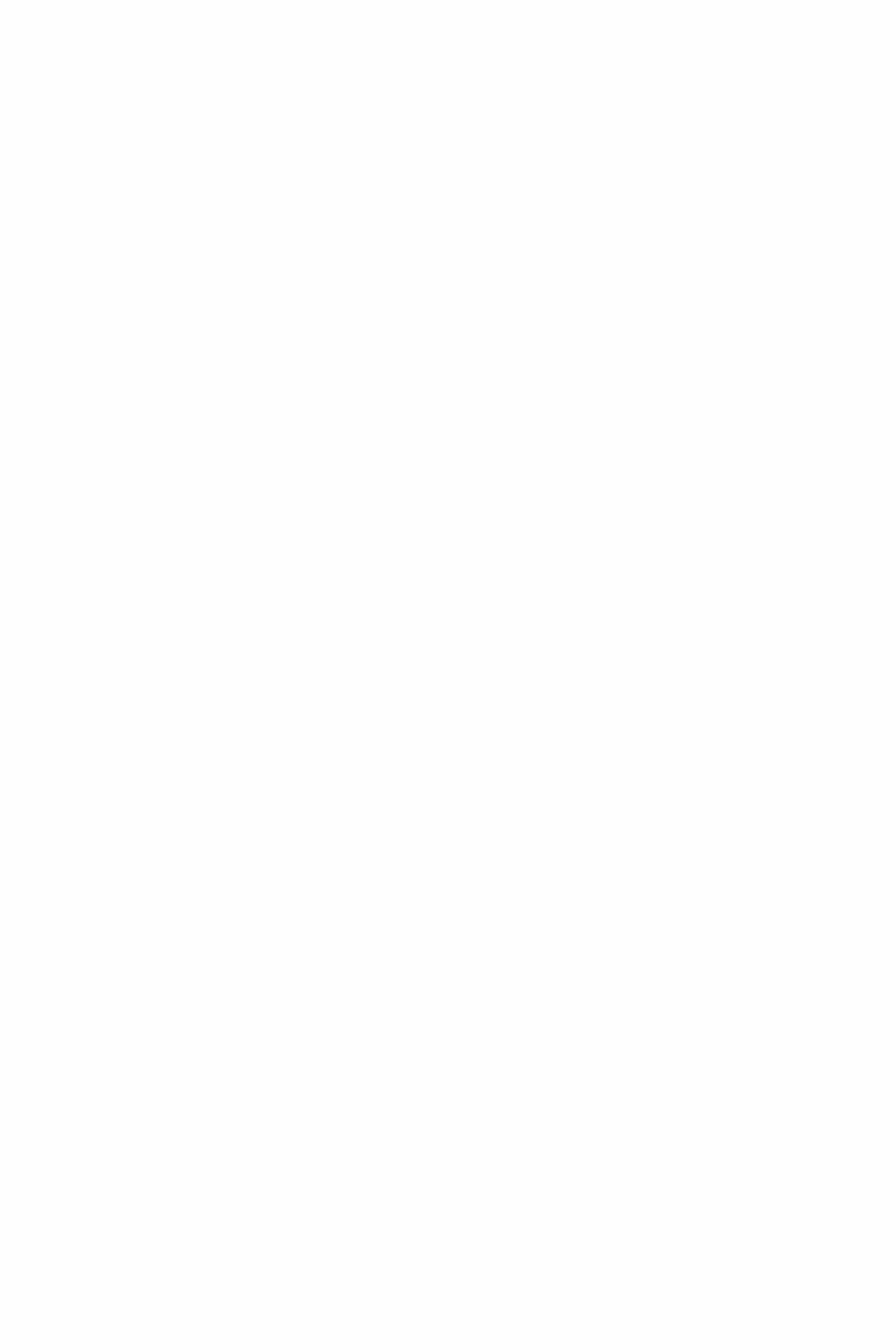Next is the Resolution Of The Common Council Of The City Of Beckley To Permit The Open Burning Of Vegetation. Mr. File read the four pertinent parts as outlined in the resolution along with the effective dates for open burning of vegetation. The resolution was unanimously approved by Council as written on a motion made by Councilman Price and seconded by Councilman Reedy. The resolution is hereby incorporated into these minutes.

OLD BUSINESS: The Mayor expressed his sympathy for the family of Betty Wilkes as Betty passed away a few days ago. The Mayor said he presented Quincy Madison a Living Legend Award last Saturday. Councilman Price asked if there is an update on getting the Historic Black Knight on the City's website. IT Director Bill Kelly said that he will further discuss this with Ms. Baker and continue working with Cucumber and Company on this project, as well as many other projects to bring the City's technological